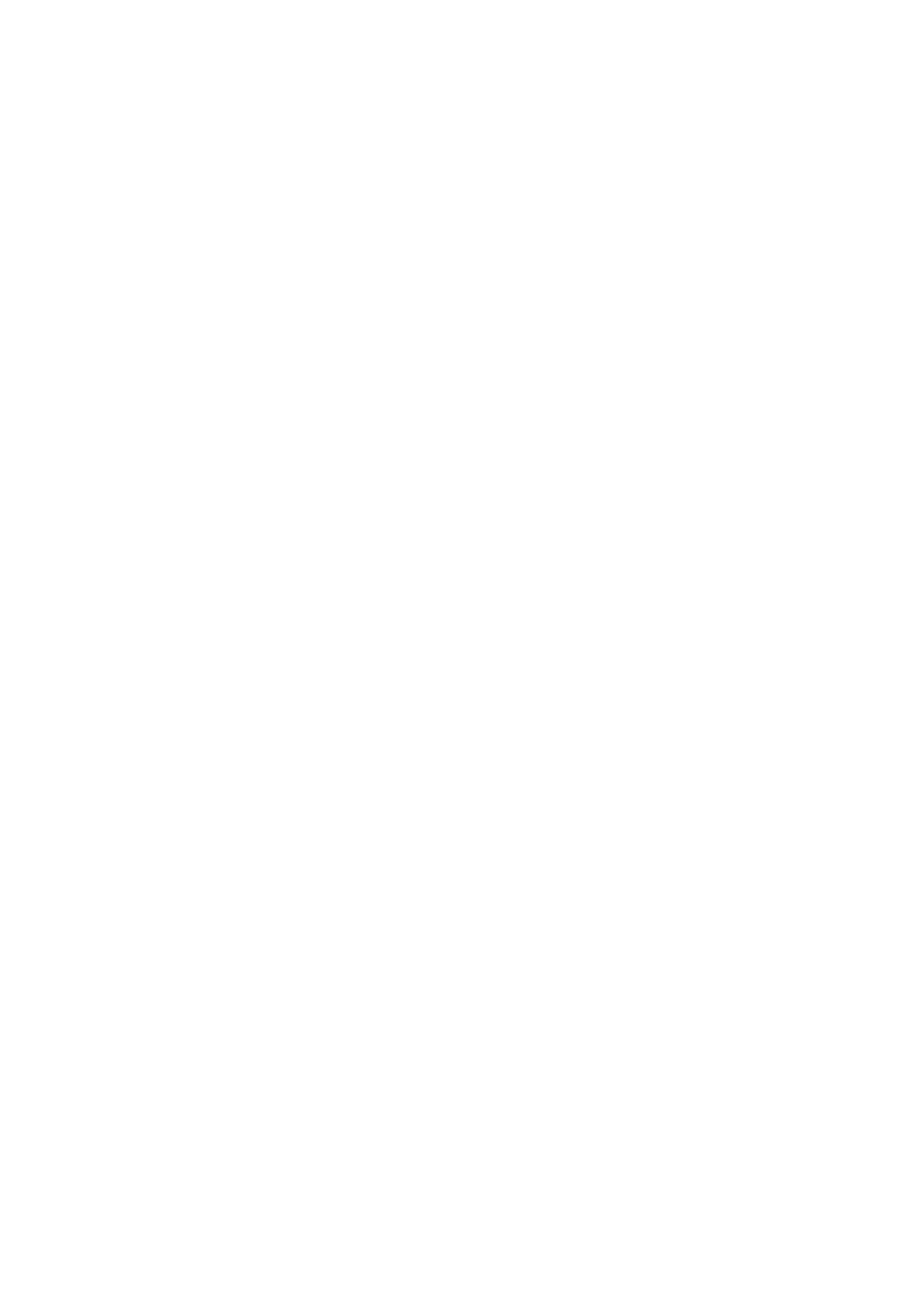# **Cassava as an additive in biomass fuel pellet production**

*Kassava som additiv vid pelletering av biobränsle*

**Oscar Lockneus**

**Keywords:** durability, bulk density, fines, quality, harvest residues

 Master thesis in Forest Management at the Department of Forest Biomaterials and Technology 30HEC Master of Science in Forestry EX0772, Second cycle, A2E Supervisor: Sylvia Larsson, SLU, Department of Forest Biomaterials and Technology Supervisor: Robert Samuelsson, SLU, Department of Forest Biomaterials and Technology Examiner: Michael Finell, SLU, [Department of Forest Biomaterials and Technology](http://www.resgeom.slu.se/eng/personal/personsida.cfm?PersID=201)

Sveriges lantbruksuniversitet Institutionen för skogliga biomaterial och teknologi Utgivningsort: Umeå Utgivningsår: 2014 Rapport från Institutionen för Skogens Biomaterial och Teknologi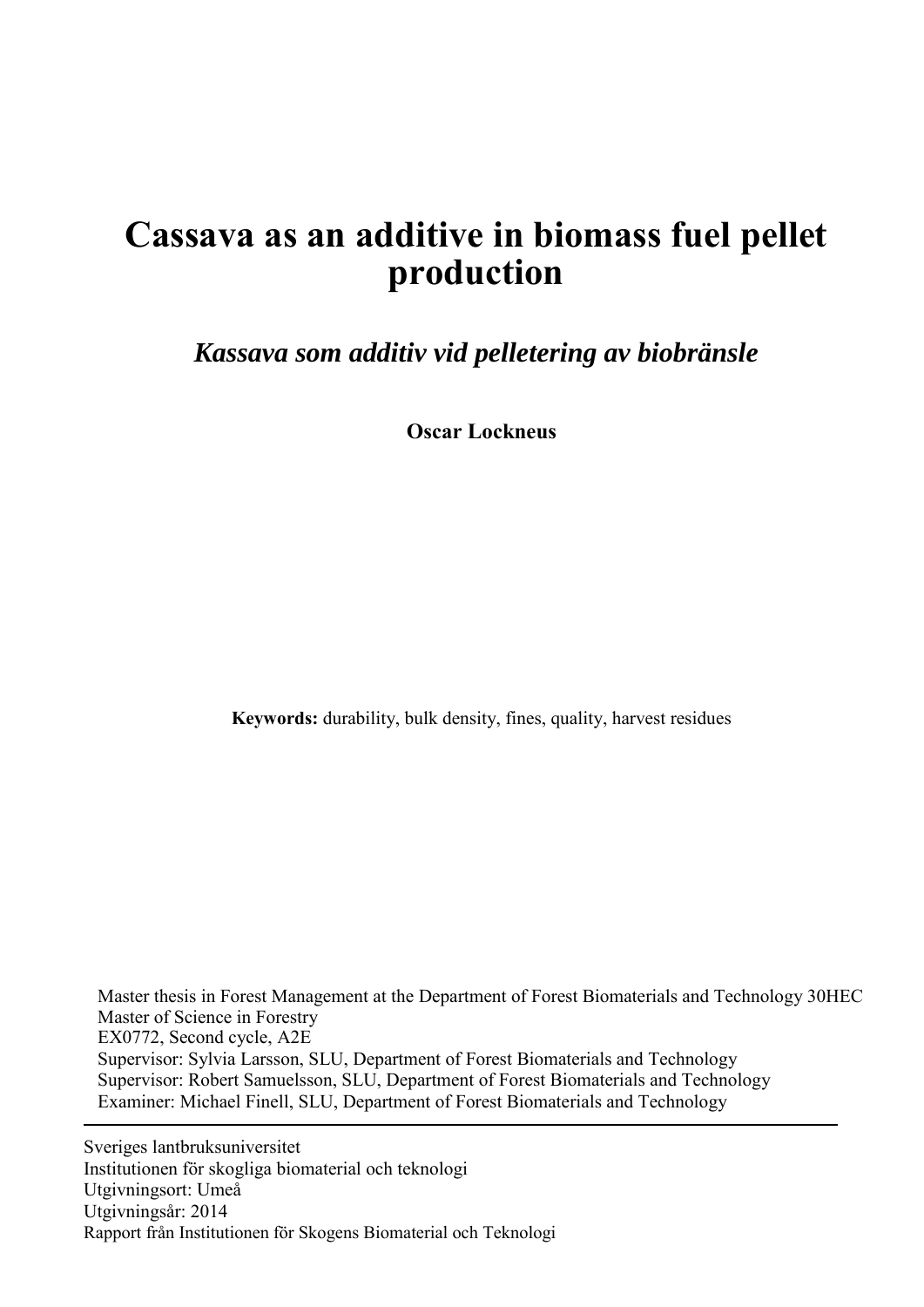### **Abstract**

In this study, the effects of using fine milled cassava stems as an additive in biofuel pellet production was compared to the effects of refined starch addition. The bulk biomass fuel raw material, to which the additive was added, was a blend of spruce and pine sawdust. An experimental design in the factors cassava/starch content, moisture content and material temperature was used. Measured responses were pellet bulk density, pellet durability, amount of fines, pelletizer motor current, pellet temperature, die temperature and CV for pelletizer motor current (a measure of process stability). Each response was modeled by multiple linear regression (MLR). Good models were found for pellet bulk density, pellet durability and amount of fines, verified by the model performance indicators  $\mathbb{R}^2$  and  $\mathbb{Q}^2$ . The effects of cassava stem and starch addition showed strong similarities. Both additives have a weak positive effect on pellet bulk density. Both cassava and starch had positive effect on pellet durability, in particular at low moisture contents (MC) ~11 %. At ~14 % the effect of the cassava stems was less pronounced. The highest durability was achieved at low moisture content (11 % MC) when using cassava as an additive. Both additives have a negative effect on amount of fines. Consequently, results from this study show that cassava stems can be used as a substitute to refined starch for increasing fuel pellet durability.

Keywords: Durability, bulk density, fines, quality, harvest residues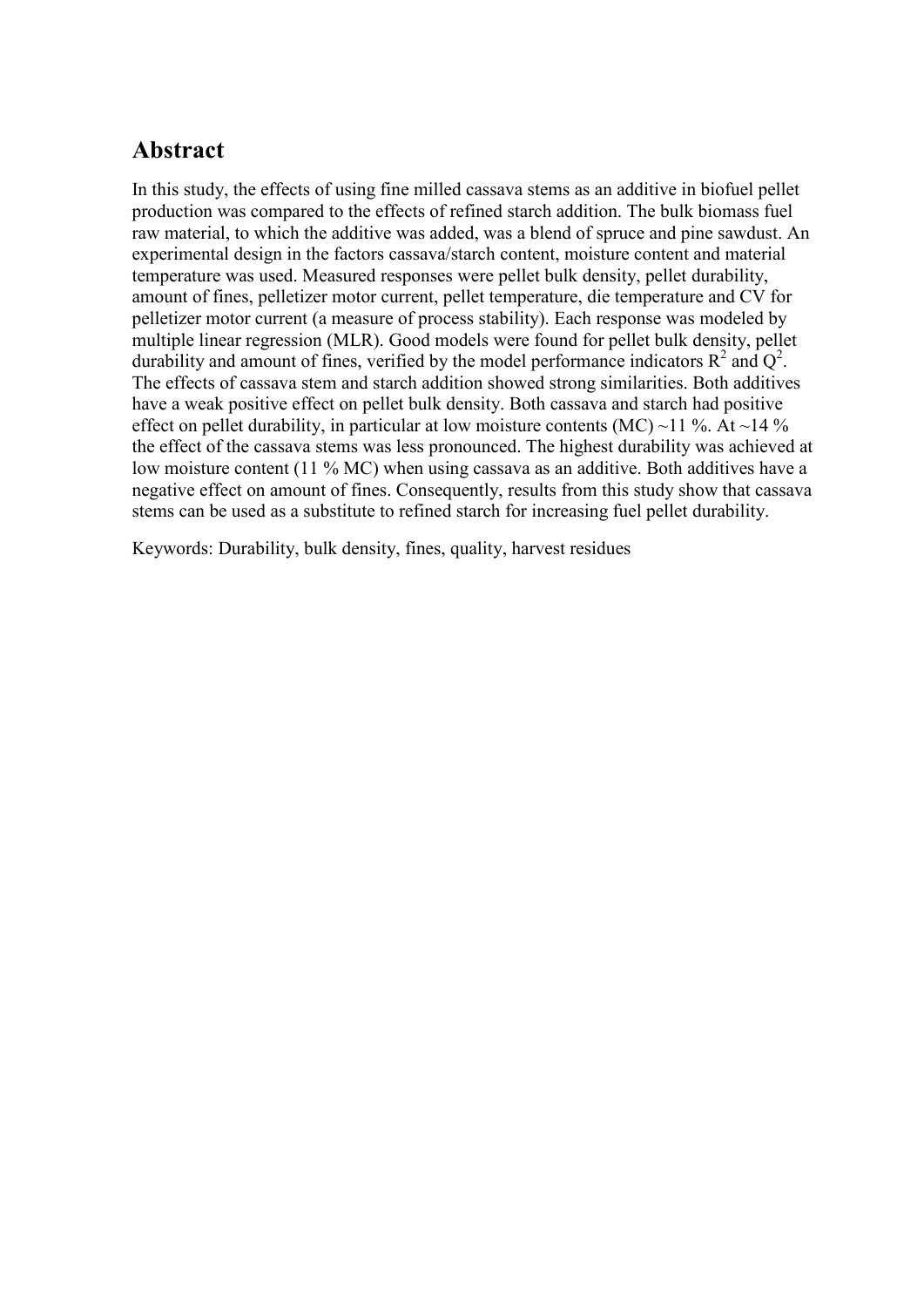### **Sammanfattning**

I den här studien har effekten av att använda finmalda kassavastammar som bindemedel vid pelletering av biobränsle jämförts med effekten av raffinerad stärkelse. Biomassan var en 50/50 blandning av tall- och gran-spån, till vilken respektive additiv tillsattes, och pelleterades vid olika fukthalter och med olika tillsatser av ånga. Detta för att avgöra om denna raffinerade stärkelse skulle kunna ersättas av de stärkelserika skörderesterna från kassavaodlingar. Egenskaper efter pelletering som jämfördes var: bulkdensitet, hållfasthet, mängden finfraktioner, motorström, pellettemperatur, matristemperatur och CV för motorströmmen (ett mått på motorströmmens jämnhet). Resultatet blev att signifikanta modeller, för hur faktorerna påverkar de uppmätta egenskaperna, kunde byggas för parametrarna; bulkdensitet, hållfasthet och finfraktioner. Resultatindikatorerna R<sup>2</sup> och Q<sup>2</sup> visar att dessa modeller är tillitsfulla. Vidare visar resultatet på liknande mönster mellan kassava och stärkelse som tillsats. Bulkdensiteten påverkades svagt positivt av båda additiven. Hållfastheten påverkades tydligt av kassavan och stärkelsen där stärkelsen kan ses ha något bättre effekt på fuktiga material (14 % fukthalt) men likvärdig effekt som kassavan på torrare material (11 % fukthalt). Högst hållfasthet kunde återfinnas där kassava tillsattes till ett torrt råmaterial (11 % fukthalt). Båda additiven hade en negativ effekt på andelen finfraktion. Resultaten från studien visade att kassavastammar kan användas som ett substitut till raffinerad stärkelse för att öka hållfastheten på biobränslepellets.

Nyckelord: Hållfasthet, bulkdensitet, finfraktion, kvalitet, skördereste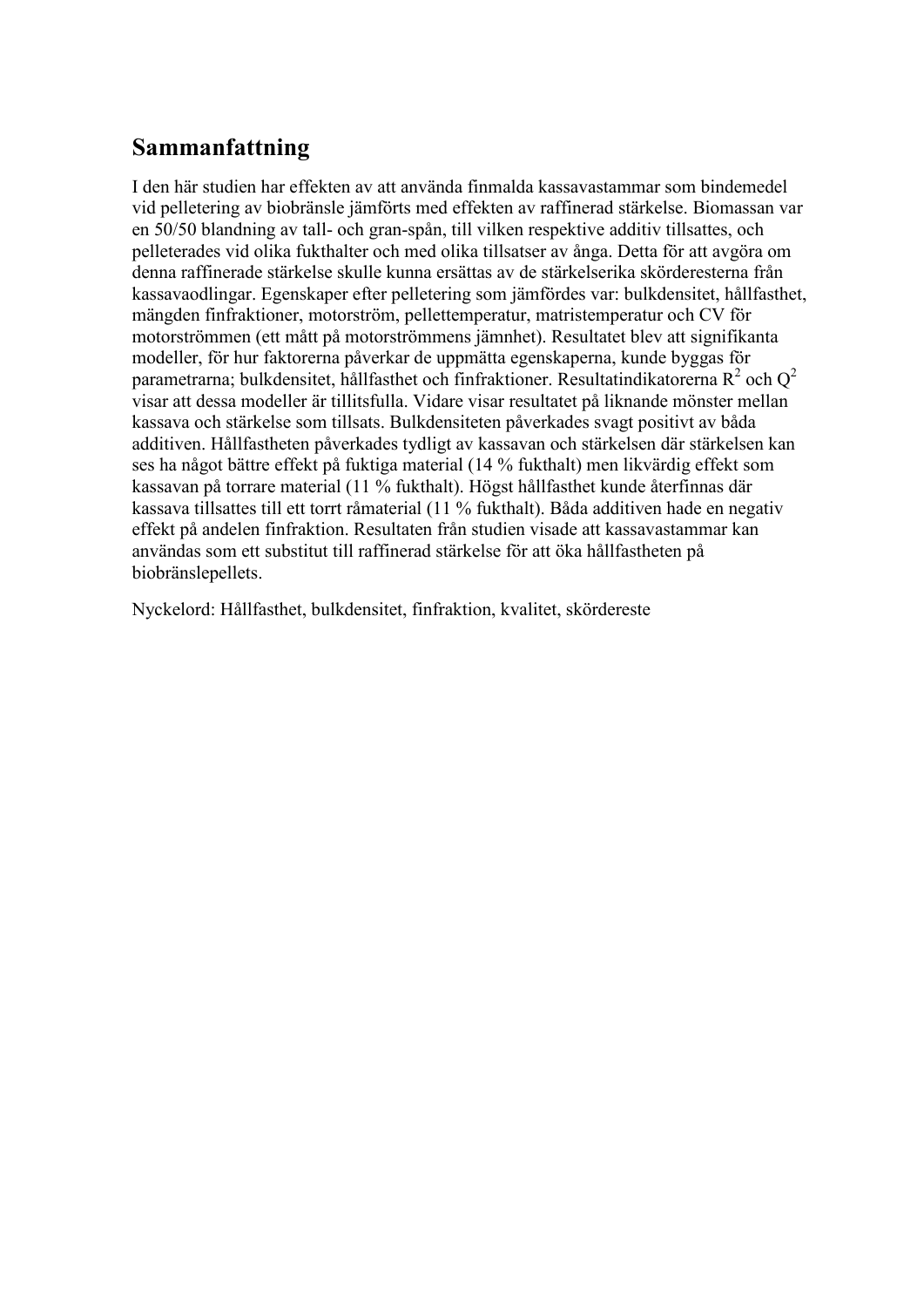## **Introduction**

### *Background*

In biomass fuel pelletizing, some raw materials with less favorable binding properties may require a binding enhancing additive. Examples of feedstock that give rise to low pellet durability (compared to current standards [\(EN, 14961-1:2010\)](#page-19-0)) are: eucalyptus [\(Gil et al.,](#page-19-1)  [2010\)](#page-19-1), poultry litter [\(McMullan et al., 2004\)](#page-19-2), corn stover [\(Kaliyan & Morey, 2005\)](#page-19-3) and fresh pinewood [\(Samuelsson et al., 2012\)](#page-19-4).

One way to reach higher durability in pellets is using additives. Such additives are e.g. lignin [\(Kuokkanen et al., 2011,](#page-19-5) [Nielsen, 2009\)](#page-19-6), starch [\(Ståhl et al., 2012,](#page-20-0) [Kaliyan & Vance](#page-19-7)  [Morey, 2009,](#page-19-7) [Nielsen, 2009,](#page-19-6) [Finney et al., 2009,](#page-19-8) [Pichler et al., 2006,](#page-19-9) [Kuokkanen et al.,](#page-19-5)  [2011\)](#page-19-5), proteins [\(Kaliyan & Vance Morey, 2009\)](#page-19-7) and caustic soda [\(Finney et al., 2009\)](#page-19-8).

Starch is tightly bond in granules; the granules are built by crystalline and amorphous areas. Those are, as explained by [Baumann & Conner \(1994\),](#page-19-10) "arranged radially in concentric layers". To open up those granules it needs to be modified. One of the simplest methods is heating. When heating up starch its gelatinization starts between 57 and 72 °C and due to the friction in the pelletizing die those temperatures are easily achieved. Higher temperatures start a solubilisation and when starch is set to cool down it re-associates into aggregates and forms once again a gel [\(Jobling, 2004\)](#page-19-11). An average starch contains 20-25 % amylose and 75-80 % amylopectin [\(Brown & Poon, 2011,](#page-19-12) [Jobling, 2004\)](#page-19-11).

[Ståhl et al. \(2012\)](#page-20-0) conducted pelletizing experiments with different types of starch additives, natural and oxidized, at various concentrations. They found that starch correlated positively with pellet durability and bulk density and negatively with pelletizer energy consumption. [Pichler et al. \(2006\)](#page-19-9) used corn starch and could see a lowered abrasion with higher percentage of starch.

However, pure starch addition is a costly additive. In a study performed by [Kuokkanen et](#page-19-5)  al. (2011) potato flour and potato peel, starch-containing industrial wastes, was used as additives in wood pellet production. Both additions increased pellet durability and was economically and environmentally favorable.

Another crop with high starch content is cassava (*Manihot esculenta* Crantz). The annual production of cassava roots is 257 billion kg, of which 94 % is produced in equatorial Africa, South-Eastern Asia and South America [\(FAO, 2012\)](#page-19-13). According to [Pelaez et al.](#page-19-14)  (2013) up to 40 % of the total mass is found in the stems and [Zhu et al. \(2013\)](#page-20-1) estimates the annual world production of dried cassava stems to 35 billion kg. About 10-20 % are used for propagation and the rest is often burned or left at the cropping site, considered as waste [\(Pelaez et al., 2013,](#page-19-14) [Zhu et al., 2013\)](#page-20-1). Therefore cassava stems should be of interest in the biofuel industry.

According to [Zhu et al. \(2013\)](#page-20-1) the starch content in cassava stems of the specie SC 205 varies with a mean value of 30.2 % of dry mass. They also endorse further research on how those "left-over crop materials" could be used as fuel as it is an unused source of biomass.

One problem with the cassava stems is that they, this far, is a quite unknown area of research. There are none or little studies today on the chemical structure of the starch in the cassava stems and little studies on the utilization of cassava stems in industrial use. One of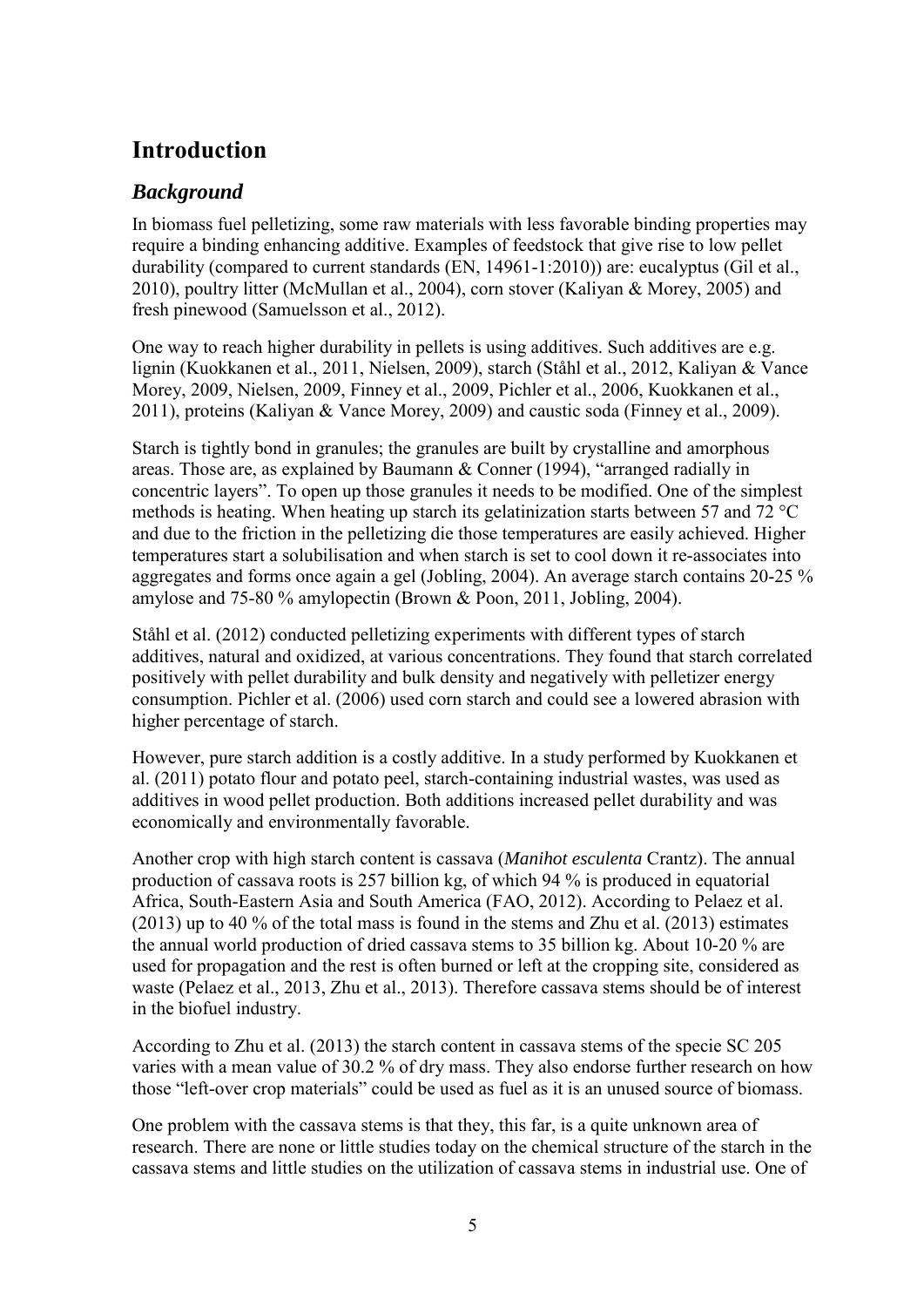the few areas that have been researched the last three years is the possibilities of using cassava stems for bioethanol production [\(Han et al., 2011,](#page-19-15) [Nuwamanya et al., 2012,](#page-19-16) [Pelaez](#page-19-14)  [et al., 2013\)](#page-19-14).

#### *Objective*

The goal of this thesis was to evaluate the effects of adding residues from cassava cultivation in comparison to conventional refined starch addition when producing biofuel pellets. Fresh pinewood, known to give rise to low pellet quality, mixed 50/50 with spruce was used as model material to which the starch and cassava residues was used as additives.

The main goal is to find out if cassava residues could be used as an additive in biofuel pellet production, replacing addition of refined starch.

Responses compared were: pellet durability, pellet bulk density, amount of fines in production, energy consumption and production stability.

# **Materials and methods**

#### *Materials*

The bulk raw material for production was a sawdust blend of Scots pine (*Pinus sylvestris* L.) and Norwegian spruce (*Picea abies* (L.) H. Karst) by Neova and delivered in big bags. The sawdust, mixed 50/50 spruce/pine, was hammer milled (screen size: 4mm) (Hammer Mill Vertica DFZK-1, Bühler AG, Switzerland) and had a moisture content of  $\sim$ 10 % after milling. The cassava stems originated from Guangxi, China, and was from a variety called South China 205 (SC205) which is one of the leading cultivars in the region. The starch content in the cassava stems were  $\sim$ 26 %. Dried cassava ( $\sim$ 8% moisture content) came in bales that were knife milled (Pulverisette 19, Fritsch GmbH, Germany) down to a particle size of < 1 mm. Cassava or starch powder was added to the milled sawdust during mixing in a mixer wagon, carefully trying to achieve a homogeneous blending.

Results from previous pelletizing test runs, suggested a raw material moisture content range of 11-14 % for the pelletizing experimental design. To achieve, for each experimental setting, the right raw material moisture content, water was added slowly through a sprinkling system during mixing in a mixing wagon. Prepared materials were then stored in silos until pelletizing.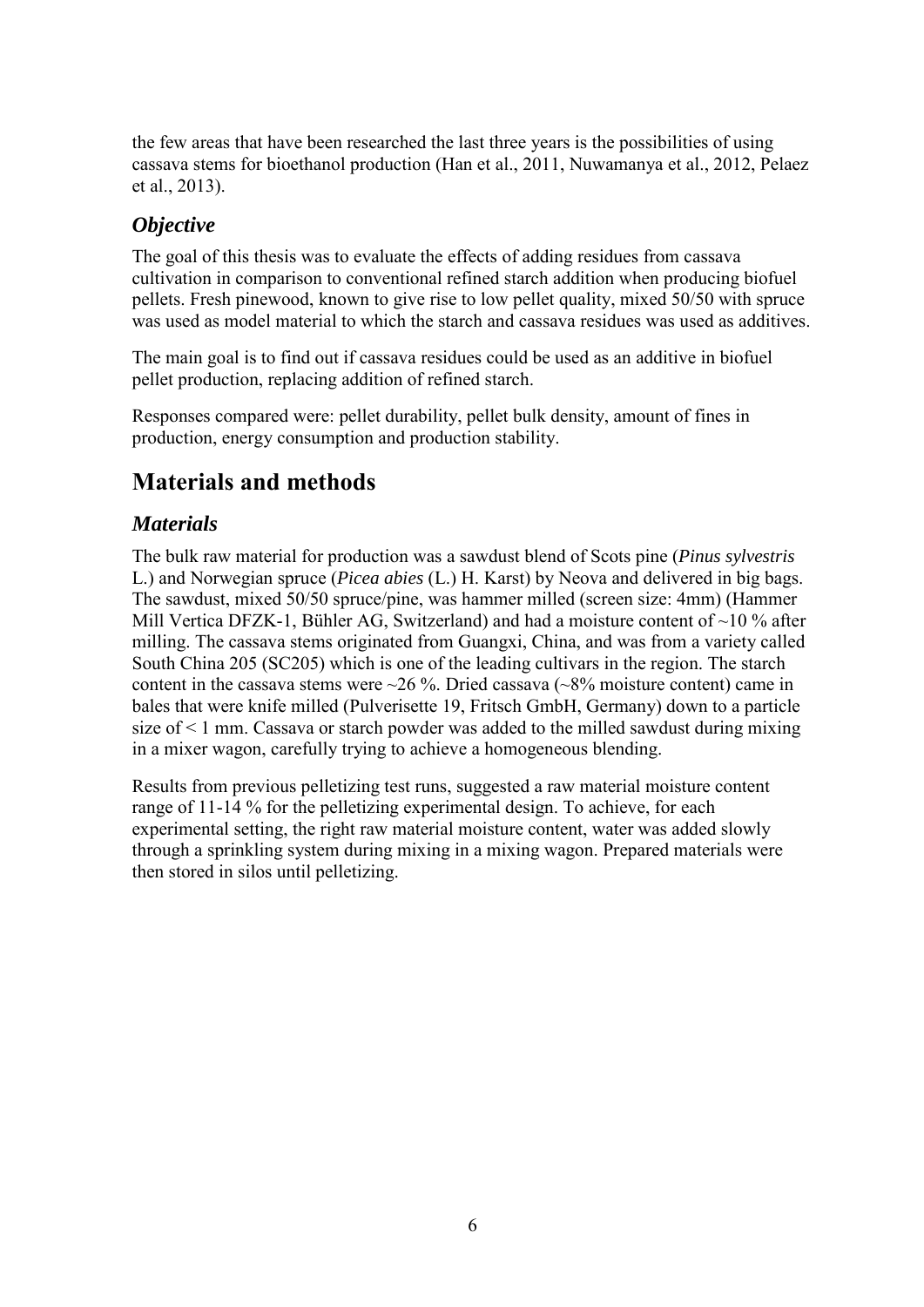### *Experimental design*

Pelletizing was executed in two parallel (one for starch addition and one for cassava residue addition) two-level full factorial designs with three factors, plus three replicate mid-points. Varied factors were, as seen in Table 1: raw material moisture content; ranging from 11to 14 % (wet basis) and a raw material temperature: ranging from 20 to 55  $^{\circ}$ C (corresponding to a steam addition of 0 and 6 kg/h). Cassava addition ranged from 0 to 5 % and starch addition ranged from 0 to 1 %. Settings with 0 % additive addition were identical for both designs and thus, one could be excluded from the experimental series. The full experimental series contained 18 pelletizing experiments. Runs with cassava was called Cas1-Cas11 and with starch St12-St18.

| Run   | Cassava/Starch<br>content<br>$(\%)$ | Moisture content<br>$(\%)$ | Material<br>temperature<br>$({}^{\circ}C)$ |
|-------|-------------------------------------|----------------------------|--------------------------------------------|
|       |                                     |                            |                                            |
| Cas1  | $\boldsymbol{0}$                    | 11                         | 20                                         |
| Cas2  | 5                                   | 14                         | 20                                         |
| Cas3  | 5                                   | 11                         | $20\,$                                     |
| Cas4  | 2.5                                 | 12.5                       | 38.5                                       |
| Cas5  | $\boldsymbol{0}$                    | 14                         | $20\,$                                     |
| Cas6  | 2.5                                 | 12.5                       | 38.5                                       |
| Cas7  | 5                                   | 11                         | 55                                         |
| Cas8  | $\boldsymbol{0}$                    | 14                         | 55                                         |
| Cas9  | 2.5                                 | 12.5                       | 38.5                                       |
| Cas10 | $\boldsymbol{0}$                    | 11                         | 55                                         |
| Cas11 | 5                                   | 14                         | 55                                         |
| St12  | 1                                   | 14                         | 20                                         |
| St13  | $\mathbf{1}$                        | 11                         | $20\,$                                     |
| St14  | 0.5                                 | 12.5                       | 38.5                                       |
| St15  | 0.5                                 | 12.5                       | 38.5                                       |
| St16  | $\mathbf{1}$                        | 11                         | 55                                         |
| St17  | 1                                   | 14                         | 55                                         |
| St18  | 0.5                                 | 12.5                       | 38.5                                       |

**Table 1**. Factor settings for the 18 pelletizing experiments.

#### *Pelletizing experiments*

Pelletizing was conducted at the Biofuel Technology Centre (Swedish University of Agricultural Sciences) pilot plant using a SPC 300 Compact pelletizer (Sweden Power Chippers AB, Sweden) with a fixed die. The die channel length was 52.5 mm and the die channel diameter 8 mm. Production rate was adjusted towards 180 kg/h.

For each run, approximately 70 kg material was pelletized. The first run each day had more material, around 100 kg, to allow start up and stabilization of die temperature. Each run had three, two minute long, sampling periods during which pellets were sampled and measurements for pellet temperature was taken. Pellets sampled for further pellet quality analysis and analysis of cold pellets moisture content were put in open plastic containers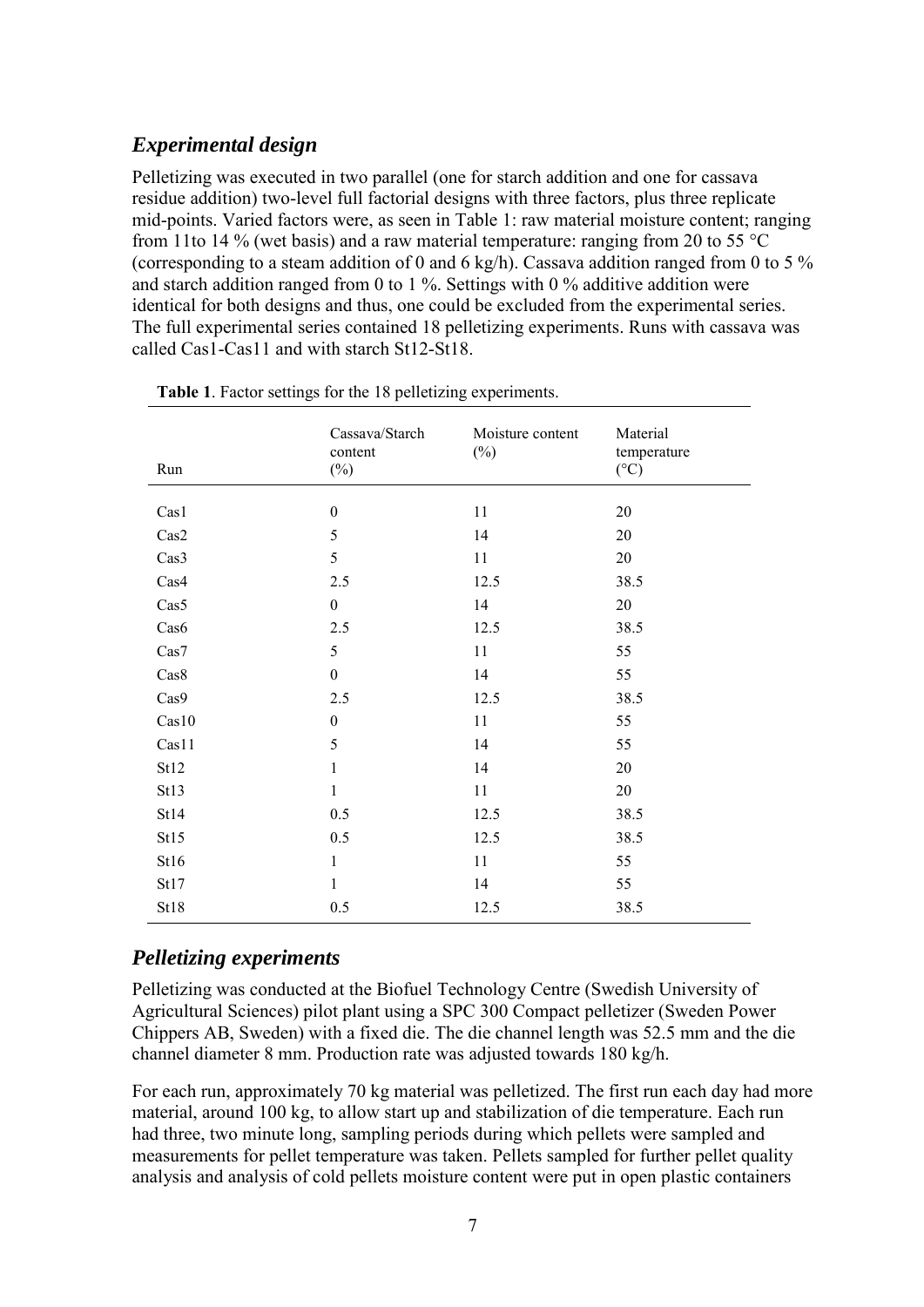and set aside to cool down over night. Pellet sampled for hot pellet moisture content analysis were sealed immediately in plastic bags.

For each run, ingoing raw material was collected and sealed in a plastic bag for raw material moisture content analysis.

During the runs: Cas1, Cas10, St16 and St17, data from three measurement periods couldn't be collected, but data were collected from fewer samples. Due to a too dry material or to the combination of high steam and starch addition, these runs hade a very uneven pellet production rate or ended up in a total stop. Material temperature for run St16 and St17 are values, derived from the log, from just before the pellet production stopped.

#### *Measurements and analysis*

Pellet temperature, die temperature, and material temperature were measured with a Testo 177-t4 (Testo AG, Germany) at 0.1 Hz frequency. Pellet temperature was measured using a handheld IR-thermometer (Optris, Optris GmbH, Germany) directed towards one die channel outlet when a pellet was coming out of the die. The pelletizer current was measured with a SatelLite U (Mitec Instruments, Sweden) at 1 Hz frequency. All values were measured continuously and logged with EasyView 5.7.0.1 (Intab Interface-teknik AB, Sweden) for later extraction of data corresponding to each measurement period.

Pellets and raw material were analyzed according to CEN standards for moisture content [\(EN, 14774-1:2009\)](#page-19-17) and pellets were analyzed for bulk density [\(EN, 15103:2010\)](#page-19-18) and durability [\(EN, 15210-1:2010\)](#page-19-19). Fine fraction analysis was performed with a sieve with a sieve opening of 3.15 mm. Samples were weighed before and after sieving and the percentages of fine fractions were calculated.

The stability of the pelletizing process was diagnosed by calculating the coefficient of variation,  $CV_A$ , of the pelletizer motor current, defined as:

$$
CV_A = \frac{\sigma}{\mu}
$$
 Equation 1

where  $\sigma$  is the standard deviation and  $\mu$  is the mean value of the pelletizer motor current during the measurement period. This is a measure on how much the motor current, and indirectly pellet production, varies. This method has previously been used by [Larsson et al.](#page-19-20)  (2008) for illustration of process instability in pellet production.

#### *Modelling and diagnostics*

The experimental design and modelling of responses was performed in Modde 9.1.0.0 (Umetrics AB, Sweden). Multiple linear regressions (MLR) models were created from varied factors for modelling and prediction of responses. Response models were visualized in surface plots [\(Eriksson, 2008\)](#page-19-21).

Modde gives two model performance indicators,  $Q^2$  and  $R^2$  defined by [Eriksson \(2008\)](#page-19-21) as:

$$
Q^{2} = \frac{\text{SS-PRESS}}{\text{SS}}
$$
 Equation 2  
where PRESS =  $\sum_{i} \frac{(Y_{i} - \hat{Y}_{i})^{2}}{(1 - h_{i})^{2}}$  Equation 3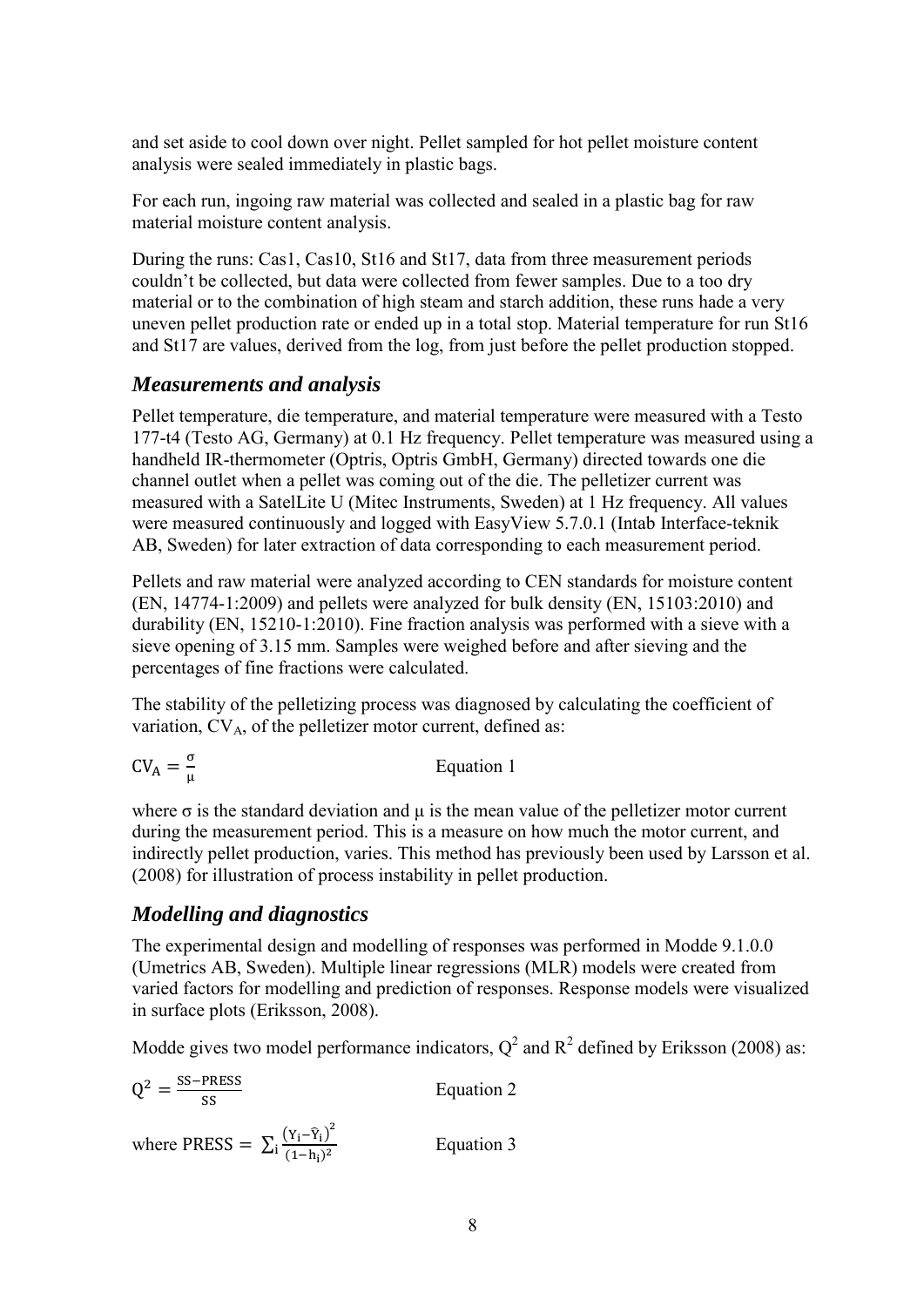| $R^2 = \frac{(SS - SS_{resid})}{\sqrt{SS - SS_{resid}}}$ | Equation 4 |
|----------------------------------------------------------|------------|
|----------------------------------------------------------|------------|

 $R^2$  is called goodness of fit and indicates how good the model can fit the data.  $Q^2$  is called goodness of prediction and indicates the predictive power of the regression model. To get a good model the aim is a high  $Q^2$ . This is done in Modde by empirically excluding regression coefficients with the goal to maximize  $Q^2$ . [Eriksson \(2008\)](#page-19-21) explains that a  $Q^2$ should be considered good if > 0.5 and that the difference between  $Q^2$  and  $R^2$  should be <  $0.2 - 0.3$ .

Further model evaluation was made by calculation of the root mean square error of estimation, RMSEE. RMSEE is calculated by looking at the model predict response values  $(y<sub>pred</sub>)$  and compare those with our observed response values  $(y<sub>obs</sub>)$  according to:

*RMSEE or RMSECV* = 
$$
\sqrt{\frac{\Sigma(y_{obs} - y_{pred})^2}{n}}
$$
 Equation 5

Further model evaluation were performed by calculating the root mean square error with a cross validation, called RMSECV. RMSECV is calculated by systematically excluding observations and building models with the remaining ones and from the excluded observation calculating  $(y_{pred})$ - $(y_{obs})$ . After the first calculation is done the process is repeated while excluding the second experiment and so on. RMSECV is then calculated according to Equation 5 [\(Wold, 1978\)](#page-20-2).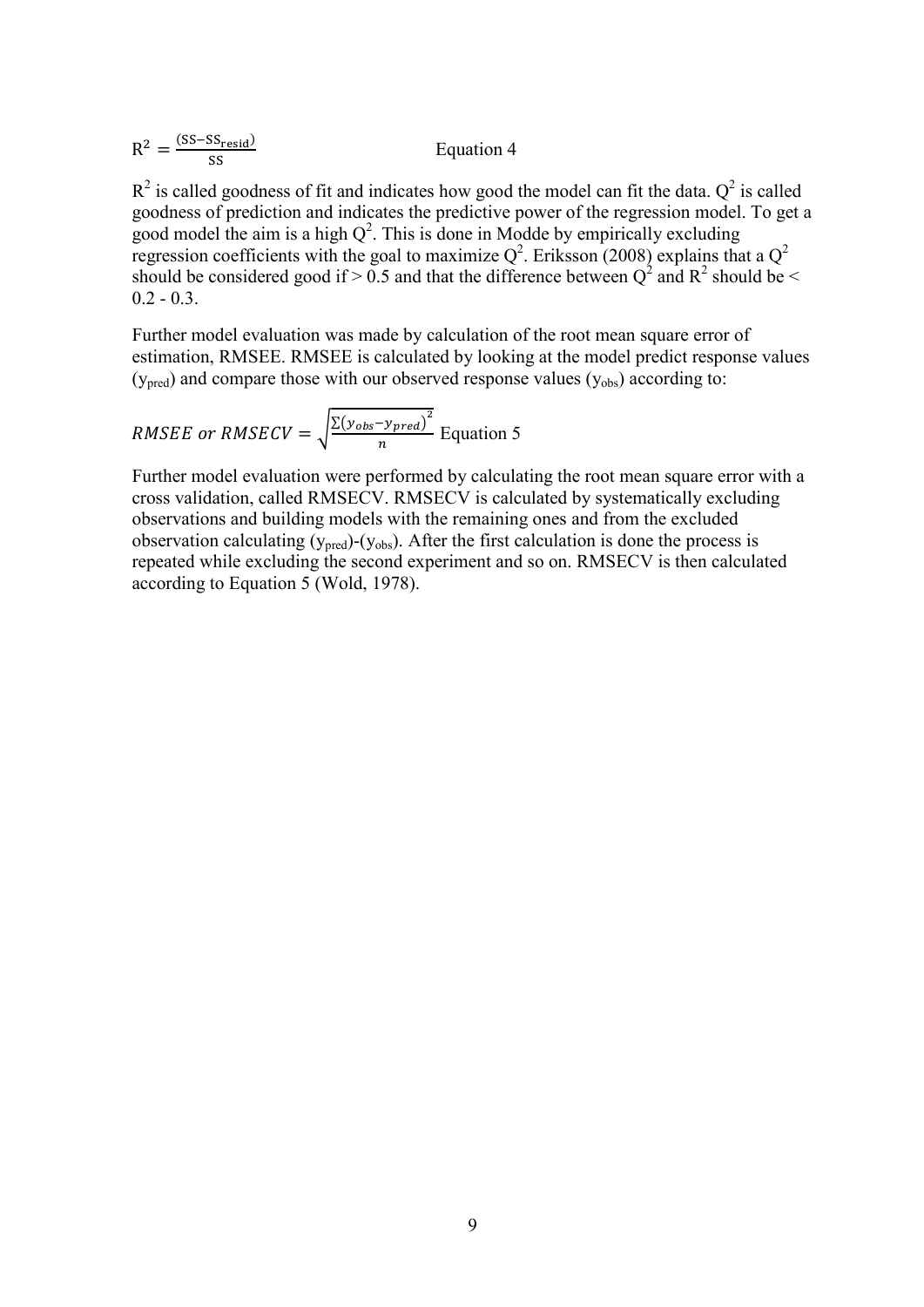# **Results**

Mean values (n=3) for achieved factor values, and measured responses for all runs are shown in Table 2. Achieved factor values for moisture content complied good with the settings whereas material temperature was more difficult to control. Pellet bulk density ranged from 449 to 602 kg/m<sup>3</sup>, pellet durability ranged from 64.9 to 93.1 % and the amount of fines from 0.7 to 8.0 %. Furthermore the pelletizer motor current averaged around 27 A ranging from 25.2 to 29.0 A. The required current for idle running was 17.0 A. Pellet temperature was pending from 84.3 to 105.6 °C and die temperature between 57.8 to 81.5 °C. Due to feeding problems during run St16 and St17 reliable response values couldn't be obtained, and thus, those runs were excluded from the modelling. Thus, compared to the cassava models that were based on 11 observations (Table 3), response modelling for starch addition was based on 9 observations (Table 4).

No good models could be found for the pelletizer current, CVa and pellet temperature. Therefore those were left out of further data analysis.

Some pellet temperatures are missing; this is due to the construction of the die. Sometimes there weren't any pellets being pressed through the die at the measurement point.

When building the models the die temperature was tested as an uncontrollable factor but no significant models could be attained with those settings.

Cas1, St16 and St17 only have 1 sample and Cas10 and Cas18 only have two samples. These runs had an overall unstable production as well as several production stops, stops that derived mostly from feeding problems.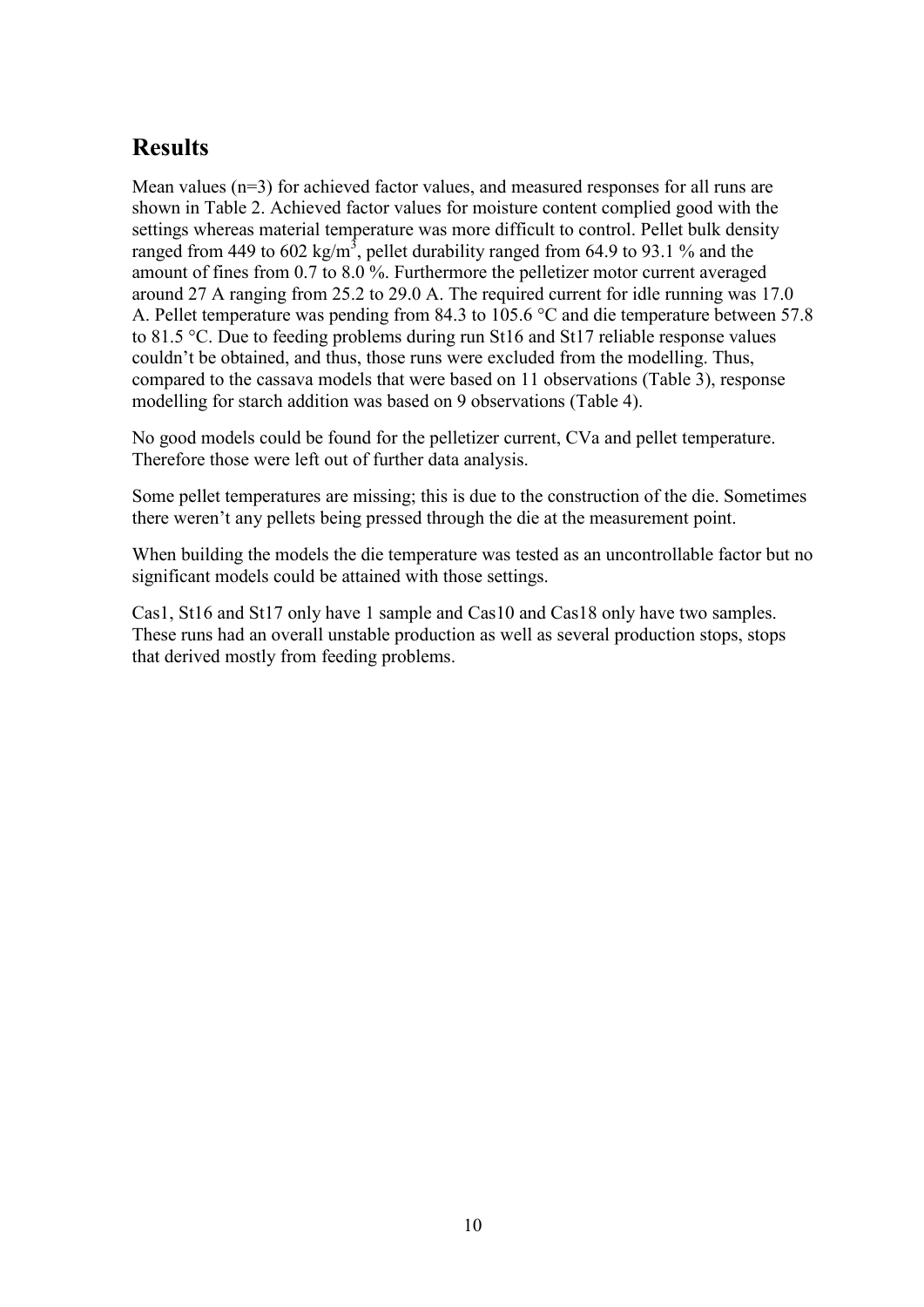|                   | ווממוז                   |                                             | Adides of defile ved 10 could differ                                                     |                          | $\frac{1}{2}$ integration to possess values. 70.70 contractive | ח כווא זמוות    |                                   | ILE GIL VALUES III DI AUNE IS, $U - 2$                                                       |                                 |                                  |
|-------------------|--------------------------|---------------------------------------------|------------------------------------------------------------------------------------------|--------------------------|----------------------------------------------------------------|-----------------|-----------------------------------|----------------------------------------------------------------------------------------------|---------------------------------|----------------------------------|
|                   |                          | Achieved factor values                      |                                                                                          | Responses                |                                                                |                 |                                   |                                                                                              |                                 |                                  |
|                   | Starch<br>Cassava        | Moisture<br>content                         | Material                                                                                 | density<br>Pellet bulk   | Pellet durability<br>$\odot$                                   | Fines $(96)$    | current $(A)$<br>Pelletizer motor | Pellet                                                                                       | motor current<br>CV. pelletizer | Die temperature<br>$\widehat{S}$ |
| Run               | content<br>$\mathcal{S}$ | $\mathcal{S}$                               | temperature $\label{eq:conformal} \begin{array}{ll} \text{(c)}\\ \text{(c)} \end{array}$ | $(kg/m^3)$               |                                                                |                 |                                   | temperature<br>$\label{eq:conformal} \begin{array}{ll} \text{(c)} \\ \text{(c)} \end{array}$ |                                 |                                  |
| Cas1              |                          |                                             | 23.1                                                                                     | $(02 \, (N/A \, n=1))$   | 84.1 $(N/A n=1)$                                               | $2.1$ (NA n=1)  | 27.5<br>$(M/A \; n=1)$            | 96.3 (N/A n=1)                                                                               | $0.147$ (N/A n=1)               | $(1.9$ (N/A n=1)                 |
| Cas2              |                          | $\begin{array}{c} 11.3 \\ 13.5 \end{array}$ | 24.7                                                                                     | 496 (0.02)               | 81.9 (0.03                                                     | 1.5(0.01)       | 25.4<br>(0.01)                    | 96.8(0.01)                                                                                   | 0.116(0.01)                     | 67.8(0.01)                       |
| $\text{Cas}3$     |                          |                                             | 24.7                                                                                     | 595 (0.02)               | 91.7(0.01)                                                     | 0.8(0.00)       | 29.0<br>(0.02)                    | 92.5 (0.10)                                                                                  | 0.128(0.02)                     | 67.6(0.02)                       |
| Cas4              | 2.5                      | 12.7                                        | 39.4                                                                                     | 533 (0.00)               | 83.5 (0.01)                                                    | 1.6(0.00)       | 27.7<br>(0.00)                    | (0.000)                                                                                      | 0.128(0.00)                     | 70.2 (0.01)                      |
| Cas5              |                          | $\overline{4}$                              | 23.5                                                                                     | $(10.0)$ 66 <sup>t</sup> | 69.9(0.02)                                                     | 3.6 (0.00)      | 27.5 (0.01)                       | 97.7 (0.01)                                                                                  | 0.113(0.03)                     | 61.8 (0.05)                      |
| Cas6              | 2.5                      | 12.7                                        | 31.0                                                                                     | 559 (0.02)               | 87.4(0.01)                                                     | 1.2(0.00)       | 27.3 (0.00)                       | 98.6(0.00)                                                                                   | 0.100(0.01)                     | 69.3(0.01)                       |
| $\text{Cas}$      | U                        |                                             | 46.5                                                                                     | 560 (0.02)               | 93.1 (0.02)                                                    | 0.8(0.00)       | 25.2<br>(0.00)                    | 102.8 (0.00)                                                                                 | 0.075(0.02)                     | 76.2 (0.03)                      |
| Cas8              |                          | $\begin{array}{c} 11.3 \\ 13.7 \end{array}$ | 50.5                                                                                     | (10.01)                  | 64.9(0.02)                                                     | 8.0(0.01)       | 25.7<br>(0.00)                    | 98.8(0.02)                                                                                   | 0.124(0.00)                     | 77.2 (0.01)                      |
| Cas9              | 2.5                      | 14.3                                        | $28.1\,$                                                                                 | 536 (0.01)               | 87.5 (0.03)                                                    | 1.2(0.00)       | 27.3<br>(0.00)                    | 84.3 (0.19)                                                                                  | 0.105(0.03)                     | 57.8 (0.03)                      |
| Cas10             |                          | $\equiv$                                    | 46.2                                                                                     | 557 (0.03)               | 83.9(0.07)                                                     | 1.8(0.01)       | 25.6<br>(0.07)                    | N/N                                                                                          | 0.110(0.14)                     | 69.8(0.04)                       |
| $\text{Cas} 1$    |                          | 13.9                                        | 46.9                                                                                     | (10.01)                  | 77.7 (0.02)                                                    | 2.7(0.00)       | 26.0<br>(0.00)                    | 97.9 (0.02)                                                                                  | 0.116 (0.01)                    | 74.5 (0.01)                      |
| St12              |                          | 13.9                                        | 23.3                                                                                     | 529 (0.01)               | 91.3(0.02)                                                     | 0.8(0.00)       | 27.1<br>(0.01)                    | 96.6 (0.02)                                                                                  | (0.065(0.00))                   | 58.5 (0.08)                      |
| St13              |                          |                                             | 24.6                                                                                     | 599(0.01)                | 92.1 (0.02)                                                    | (0.00)          | 28.9<br>(0.01)                    | 105.6(0.00)                                                                                  | 0.103(0.02)                     | 73.4(0.01)                       |
| St14              | $\overline{c}$           | $\frac{12.2}{12.5}$<br>$\frac{12.5}{12.2}$  | 28.1                                                                                     | 557 (0.00)               | 89.0 (0.01)                                                    | 1.0 (0.00)      | 28.7<br>(0.00)                    | 96.0 (0.03)                                                                                  | 0.105(0.01)                     | 70.1 (0.01)                      |
| St15              | 0.5                      |                                             | 38.3                                                                                     | 507 (0.01)               | 85.6 (0.03                                                     | 1.1 (0.00)      | 27.6<br>(0.02)                    | 92.1 (N/A n=1)                                                                               | 0.071(0.02)                     | 59.1 (0.06)                      |
| St16 <sup>1</sup> |                          |                                             | $52.0^{2}$                                                                               | 492 (N/A n=1)            | $88.2$ (N/A n=1)                                               | $0.7$ (N/A n=1) | NA                                | N/A                                                                                          | NN                              | 73.0 <sup>2</sup> (N/A n=1)      |
| St17              |                          | 13.9                                        | $55.0^{2}$                                                                               | 489 (N/A n=1)            | 85.4 (N/A n=1)                                                 | $1.3$ (N/A n=1) | N/A                               | XX                                                                                           | $\frac{1}{2}$                   | XX                               |
| St18              | $\overline{c}$ .         | 12.7                                        | 29.1                                                                                     | 526 (0.01)               | 87.7 (0.01)                                                    | 1.8(0.01)       | 26.8<br>(0.02)                    | 103.5 (0.02)                                                                                 | 0.075(0.01)                     | 81.5 (0.02)                      |
|                   |                          |                                             | Excluded runs. $\angle$ Uncertain values. N/A = missing values                           |                          |                                                                |                 |                                   |                                                                                              |                                 |                                  |

**Table 2. Nean values of achieved factor and measured response values. 95% confidence intervals of mean values in brackets. n=3** Mean values of achieved factor and measured response values. 95% confidence intervals of mean values in brackets,  $n=3$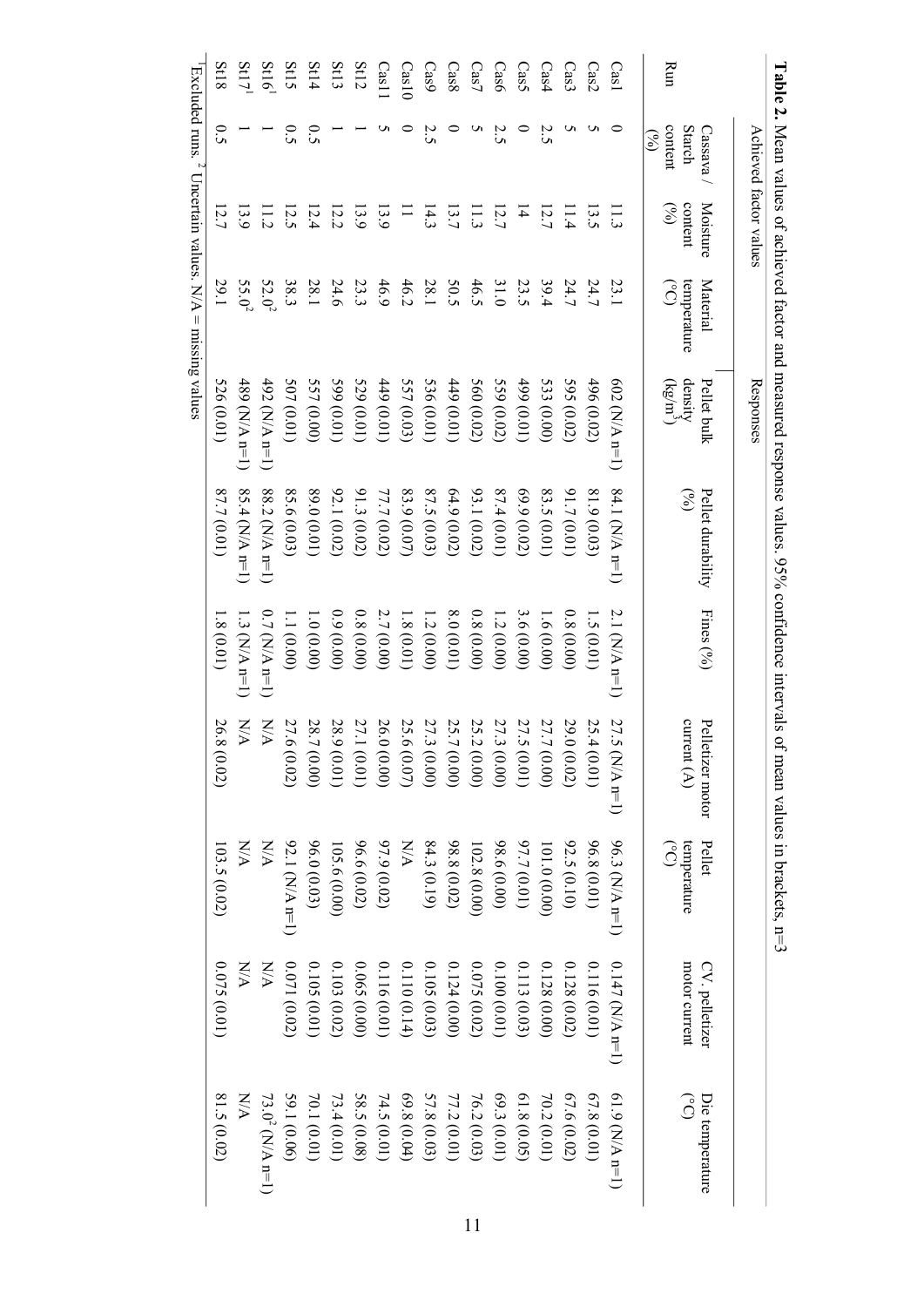Model statistics for the responses pellet bulk density, pellet durability and fines are shown in Table 3 (Cassava) and Table 4 (Starch). The correlation coefficient,  $R^2$ , was excellent (>95), and the prediction coefficient,  $Q^2$ , was high (>75) for all models. Due to the factors being range scaled, individual effects of each factor can be compared for each model by the size and sign of the coefficients. By increasing raw material moisture content and steam addition (material temperatures) bulk density and durability decrease, whereas increasing the amount of starch and cassava increase durability and decrease the amount of fines. The models for fines are logarithmic transformed due to the skewness of the dataset.

|                        |                    | Cassava                   |                     |
|------------------------|--------------------|---------------------------|---------------------|
| Model                  | Pellet bulk        | Pellet durability $(\% )$ | $log$ Fines $(\%$ ) |
|                        | density $(kg/m^3)$ |                           |                     |
| Number of observations | 11                 | 11                        | 11                  |
| $R^2$                  | 0.984              | 0.984                     | 0.965               |
| $Q^2$                  | 0.898              | 0.938                     | 0.806               |
| Degrees of freedom     | 5                  |                           | 5                   |
| <b>RMSEE</b>           | 6.30               | 1.03                      | 0.334               |
| <b>RMSECV</b>          | 15.9               | 2.05                      | 0.762               |
| Coefficients           |                    |                           |                     |
| Constant               | 549                | 86.2                      | 0.132               |
| Moisture content (m)   | $-60.4(0.00)$      | $-8.74(0.00)$             | 0.257(0.00)         |
| Cassava content (c)    | 1.97(0.58)         | 5.97(0.00)                | $-0.227(0.00)$      |
| Material temperature   | $-37.9(0.00)$      | $-2.72(0.02)$             | 0.137(0.02)         |
| $m * m$                | 25.2(0.02)         | 7.05(0.00)                | $-0.221(0.02)$      |
| $c * c$                | $-45.0(0.00)$      | $-10.6(0.00)$             | 0.340(0.00)         |

**Table 3.** Model performance indicators for Cassava

*In brackets are p-values at a 95 % confidence interval.* 

| <b>Table 4.</b> Model performance indicators for Starch |  |  |  |  |
|---------------------------------------------------------|--|--|--|--|
|---------------------------------------------------------|--|--|--|--|

|                        |                    | Starch                    |                     |
|------------------------|--------------------|---------------------------|---------------------|
| Model                  | Pellet bulk        | Pellet durability $(\% )$ | $log$ Fines $(\% )$ |
|                        | density $(kg/m^3)$ |                           |                     |
| Number of observations | 9                  | 9                         | 9                   |
| $R^2$                  | 0.983              | 0.993                     | 0.952               |
| $Q^2$                  | 0.938              | 0.919                     | 0.751               |
| Degrees of freedom     | 4                  | 3                         | 3                   |
| <b>RMSEE</b>           | 5.950              | 0.740                     | 0.303               |
| <b>RMSECV</b>          | 11.431             | 2.541                     | 1.343               |
| Coefficients           |                    |                           |                     |
| Constant               | 517                | 86.5                      | 0.126               |
| Moisture content (m)   | $-57.4(0.00)$      | $-4.98(0.01)$             | 0.250(0.03)         |
| Starch content (s)     | 14.6(0.02)         | 7.03(0.00)                | $-0.385(0.01)$      |
| Material temperature   | $-43.0(0.00)$      | $-3.35(0.03)$             | 0.105(0.26)         |
| $m * m$                |                    |                           | $-0.450(0.09)$      |
| $s * s$                | 19.9(0.04)         | $-4.07(0.02)$             | 0.373(0.07)         |
| $m * s$                |                    | 4.02(0.02)                |                     |

*In brackets are p-values at a 95 % confidence interval. --- = excluded coefficients* 

Prediction surface plots are rendered for bulk density, durability and fines. Figure 1-3 shows prediction plots for cassava and Figure 4-6 for starch for each response; pellet bulk density, pellet durability and amount of fines.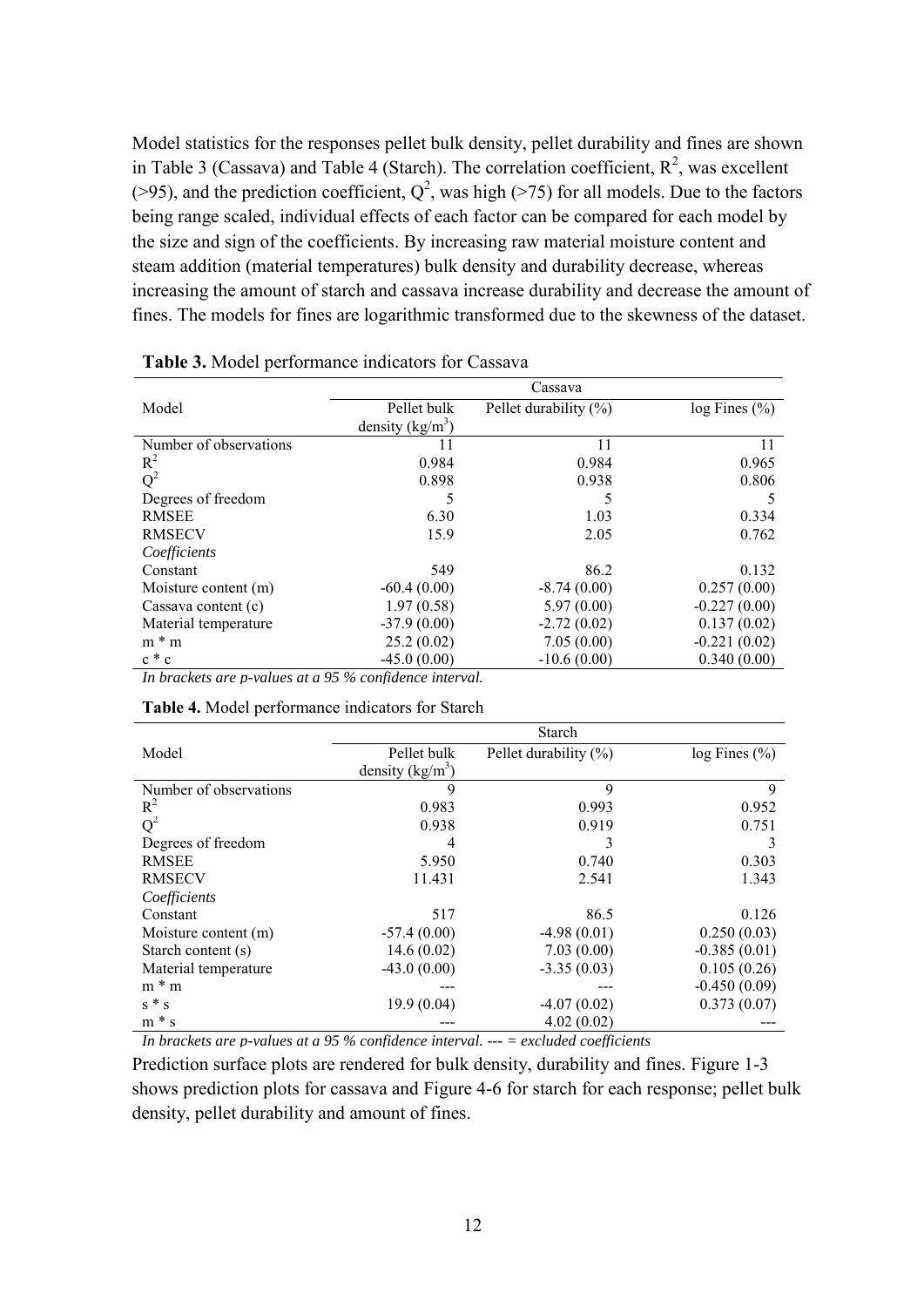

**Figure 1.** Prediction plot for pellet bulk density  $(kg/m<sup>3</sup>)$  when cassava is used.



Figure 2. Prediction plot for pellet durability (%) when cassava is used.



**Figure 3.** Prediction plot for fines (%) when cassava is used.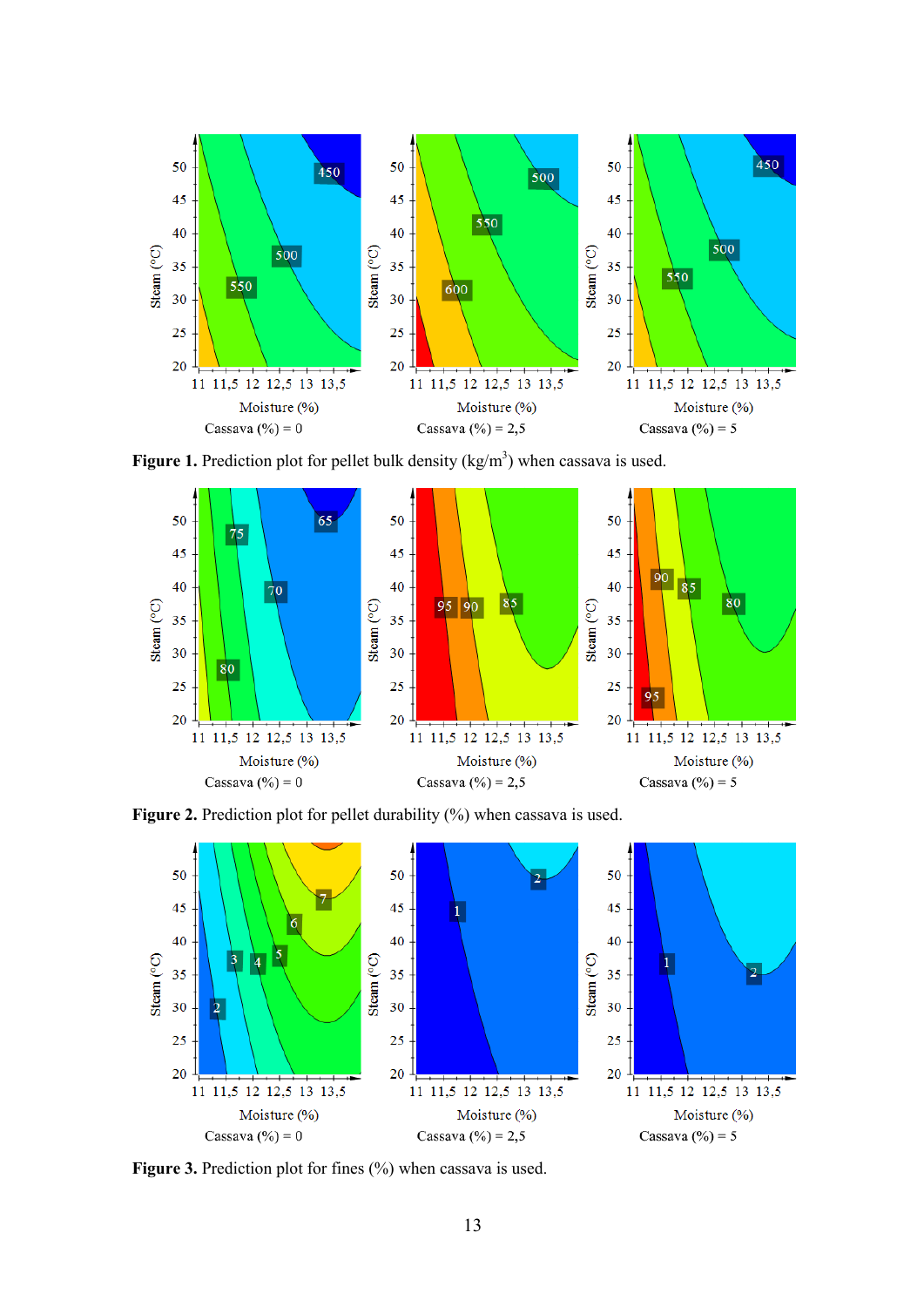

**Figure 4.** Prediction plot for bulk density  $(kg/m<sup>3</sup>)$  when starch is used.



Figure 5. Prediction plot for durability (%) when starch is used.



**Figure 6.** Prediction plot for fines  $(\%)$  when starch is used.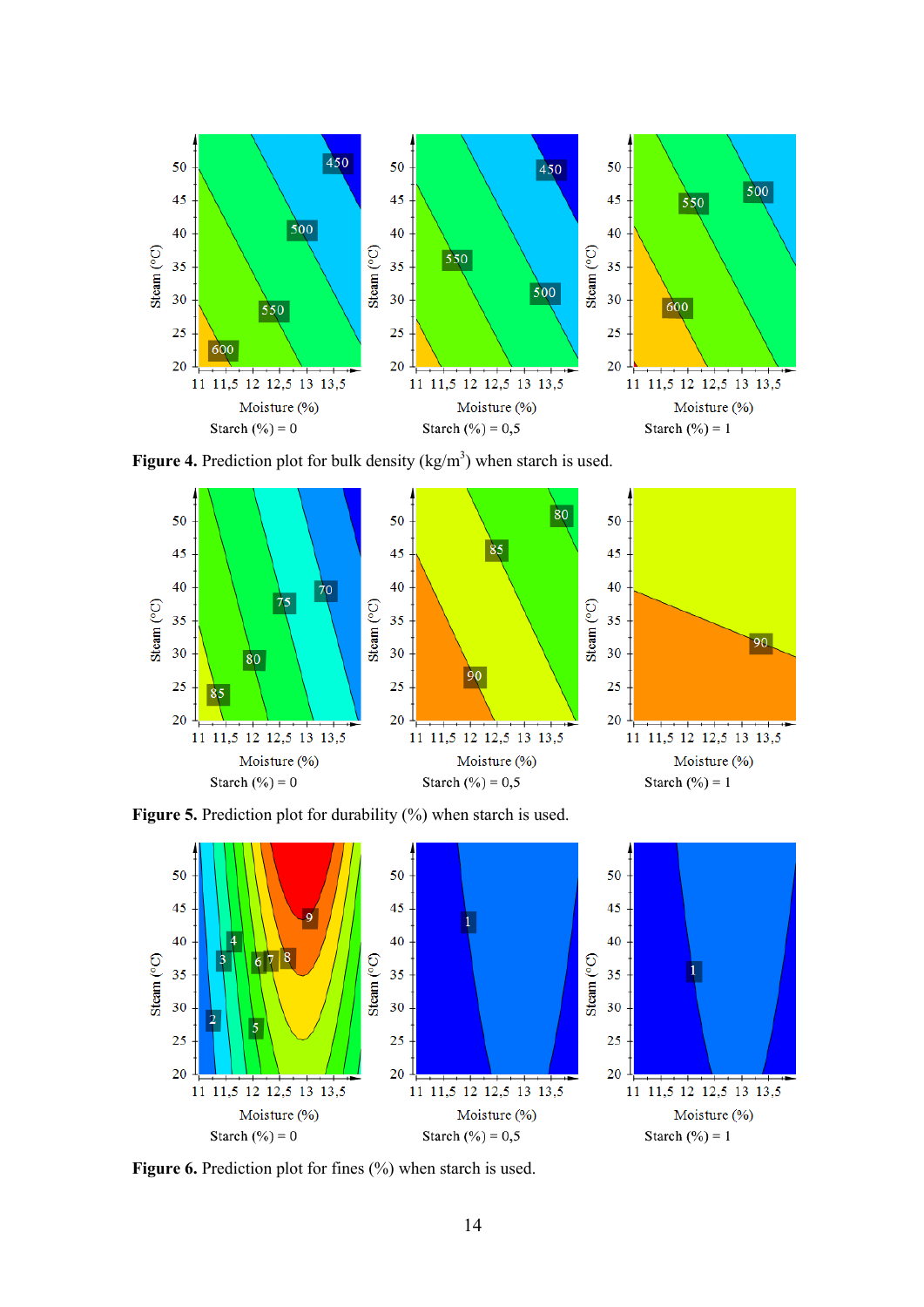### **Discussion**

#### *Model parameters*

The model performance indicators  $R^2$  and  $Q^2$  were overall high. As [Eriksson \(2008\)](#page-19-21) explained, a  $Q^2$  should be considered good if > 0.5 and that the difference between  $Q^2$  and  $R^2$  should be < 0.2-0.3, and those two criteria are fulfilled.

When looking at the RMSECV and the RMSEE the errors for the bulk density and the durability are,  $\pm 1$ -3%. However for the fines the RMSECV goes up to: for cassava  $\pm 33\%$ and for starch ±64% (RMSECV of 1.34 and an average value for fines at 3.08). Due to the very high amount of fines in Cas 8 the nature of the response distribution becomes skewed, in this case a positive skewness. To get a better model estimation a logarithmic transformation was conducted for the models for fines.

### *Coefficients*

Moisture content is the most influential coefficient for bulk density for both the starch and the cassava models. For modeling pellet durability, the square of cassava content and the starch content, respectively, had the largest coefficients. Models for the amount of fines had the largest coefficients for cassava and starch content, respectively.

There is a lot of resemblance between the models with cassava and the models with starch and their coefficients generally had the same leverage on the model.

### *Could cassava be used instead of pure starch?*

Both cassava and starch increase pellet durability. Comparing the otherwise equal runs Cas2 and St12 shows a difference of 10% in pellet durability in favor for St12 but at lower moisture contents, as for Cas3 and St13, the difference is only 0.4 %, again starch is the better. This is also verified when comparing Figure 2 vs Figure 5, where cassava has higher peaks with a steeper curve and starch has a flatter curve. According to this study cassava could lack some effect on moist materials and the effect of cassava addition has an optimum closer to 2.5 % than 5 %. Looking at pellet bulk density and amount of fines the prediction plots are almost identical, where both cassava and starch have a good effect, increasing pellet bulk density and decreasing amount of fines.

The resemblance between the two additions could be seen when comparing two runs with equal settings e.g.:

Cas3 with; pellet bulk density at 595 kg/m<sup>3</sup>, pellet durability at 91.7% and an amount of fines at  $0.8\%$ .

St13 with; pellet bulk density at 599 kg/m<sup>3</sup>, pellet durability at 92.1 % and an amount of fines at  $0.9\%$ 

#### *Comparison with other studies*

What follows will be a comparison with Samuelsson et al. 2009 and Samuelsson et al. 2012 where similar factor settings and fresh pine wood were used.

This study has overall low bulk densities  $(449 - 602 \text{ kg/m}^3)$ . For example Samuelsson et al. (2009) have bulk densities between 507 and 679 kg/m<sup>3</sup> and [Samuelsson et al. \(2012\)](#page-19-4) have densities between 523 and 712 kg/m<sup>3</sup>. This difference could be explained by lower moisture content in the studies by Samuelsson et al.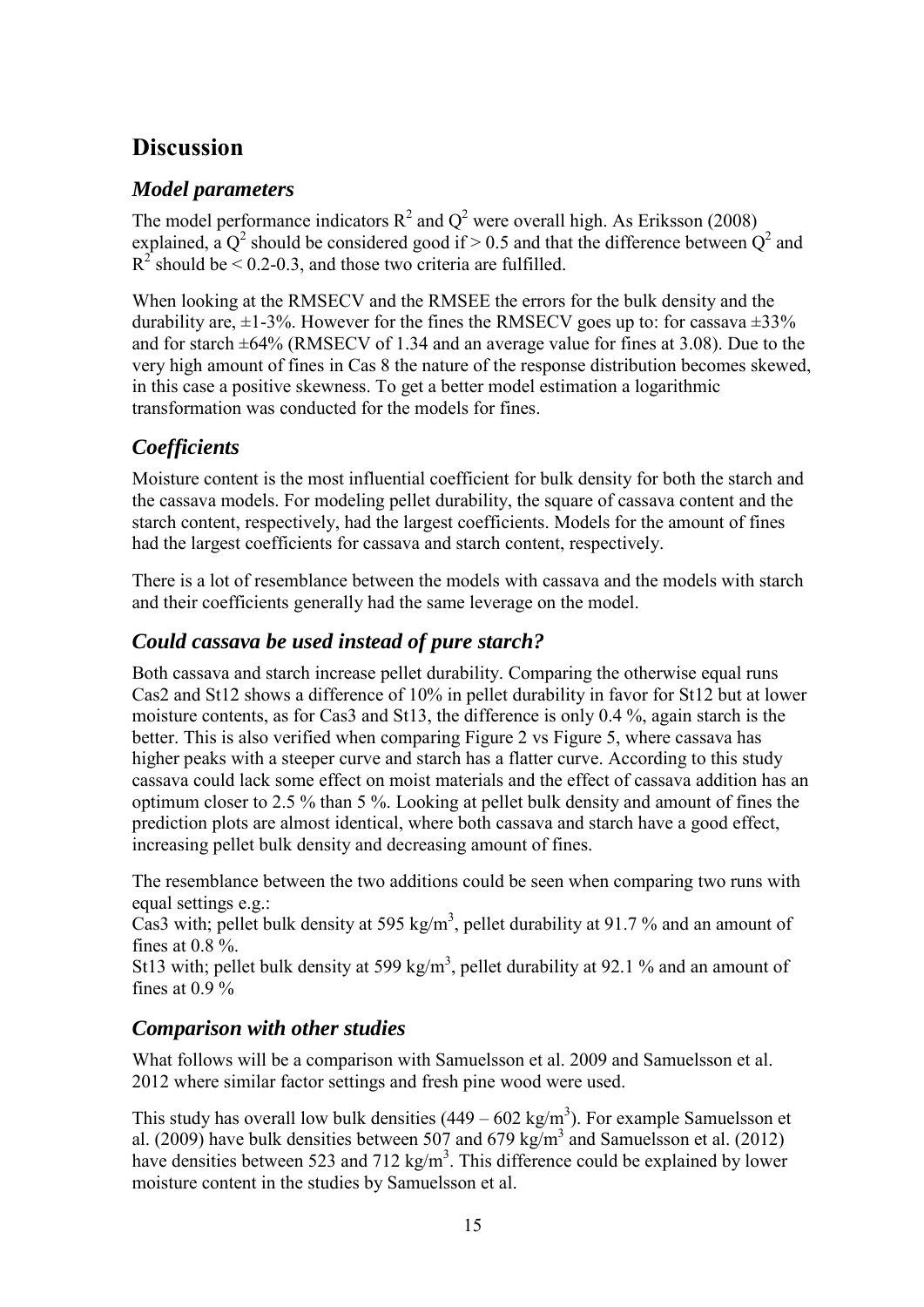[Samuelsson et al. \(2009\)](#page-20-3) have durabilities between 78.9 and 97.8 % which is higher than in this study but [Samuelsson et al. \(2012\)](#page-19-4) have durabilities between 61.8 and 89.4 % which is more equal to this study's  $64.9 - 84.1$ %.

[Samuelsson et al. \(2009\)](#page-20-3) have amounts of fines that varies between 1.0 and 5.5 % and [Samuelsson et al. \(2012\)](#page-19-4) between 2.9 and 8.4 %, both similar to this study's 1.8 to 8.0 %.

These three parameters seem to be comparable with Samuelsson et al.'s results. And interesting to notice is that when cassava and starch is introduced the durability can be improved with up to 20.5 % (from 64.9 to 85.4 %). This effect seems to be higher for moist materials but dry materials tends to give rise to higher durabilities.

The prediction plots correspond well with the results of [Samuelsson et al. \(2012\).](#page-19-4) Their durability optimum for fresh material was between 9-10% MC. In this study the durability tends to increase with lowered moisture content with an unknown maximum under 11% MC.

One thing to consider is the starch content in the stems. My material had  $\sim$ 26 % but according to [Zhu et al. \(2013\)](#page-20-1) this amount could range from  $22 - 39\%$ . How the pellet reacts when using stems with higher starch content could be an interesting and possible future study. This should also be considered if trying to implement these results on larger scale.

Zhu et al (2013) also have a good point in the environmental debate where they can see a great potential in a harmonized production where both fuel and food is produced in the same land areas without competing purposes.

#### *What could have been changed?*

The small difference in pellet durability and pellet bulk density between this study and the ones by Samuelsson could be derived from the die channel length. The die channel length was now 52.5 mm while Samuelsson et al 2009 & 2012 used 55 mm. The moist materials ran through the die with a low resistance. This resulted in pellets, as Cas8, with a low bulk density, a low durability and a high percentage of fines. With a thicker die a higher bulk density, and possibly a higher durability, could have been reached, as shown by [Högqvist](#page-19-22)  et al. (2012).

It would be interesting to try other wood materials where low durability is noticed as in the case with eucalyptus, which seems to have problem with high abrasion levels [\(Gil et al.](#page-19-1) [\(2010\)\)](#page-19-1) but also the other materials mentioned in the introduction.

Deeper analysis of the cassava material should have been done early in the process to get a more correct matching between proportions of the stems cassava and the refined starch (which consist of almost pure starch). Early assumptions were a 5 to1 proportion between their starch contents. While knowing that there is 26 % starch in the stems it is closer to a 4 to 1 proportion. This could explain the small difference, in the cassavas favor, between the prediction plots for cassava and starch.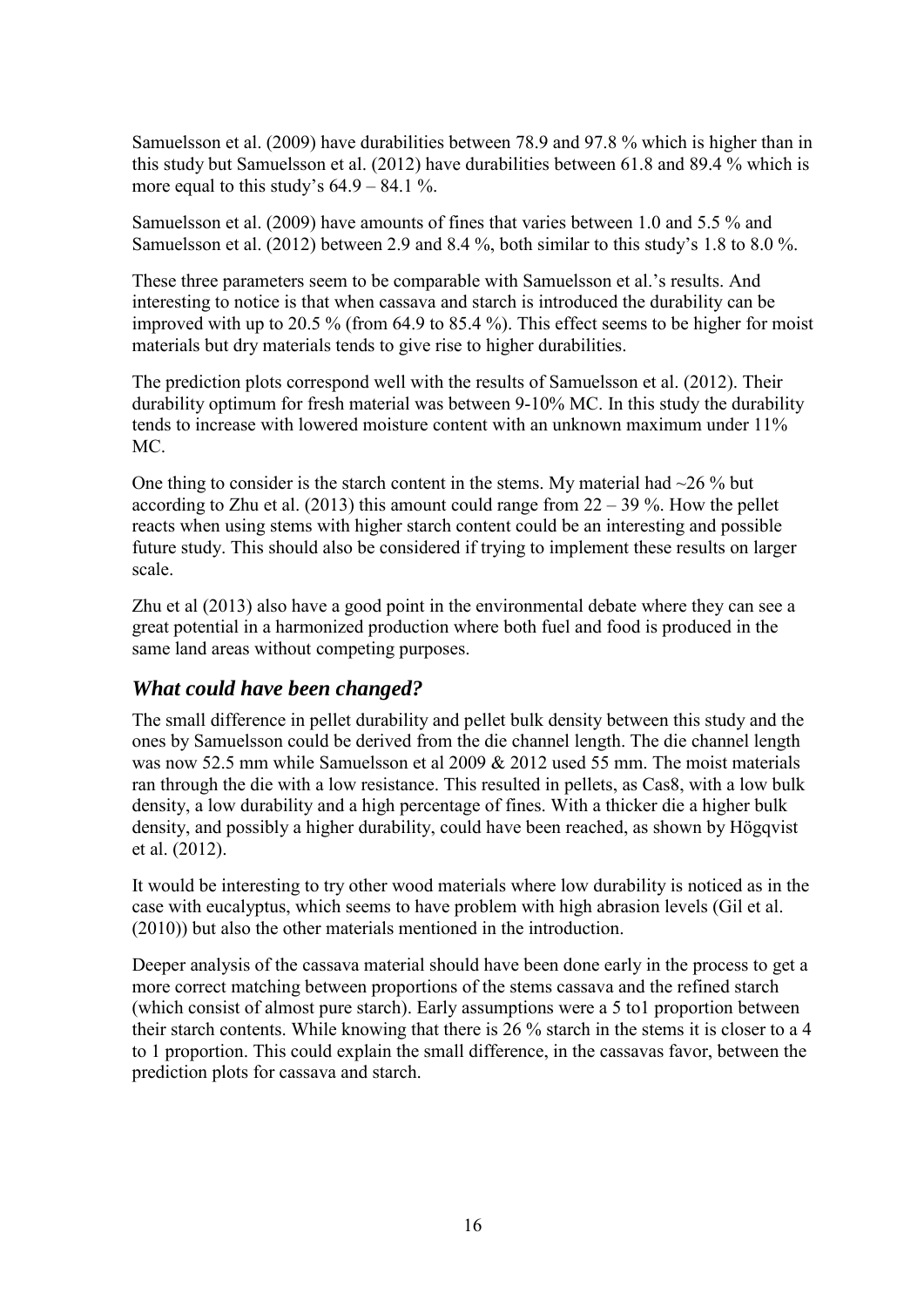# **Conclusions**

In this study, where a mixture of spruce and pine was pelletized, using cassava stems as additive had similar effect as starch addition, by increasing the durability of produced pellets.

Starch and cassava had the same effect on durability at low moisture contents whereas starch had better effect at higher moisture contents.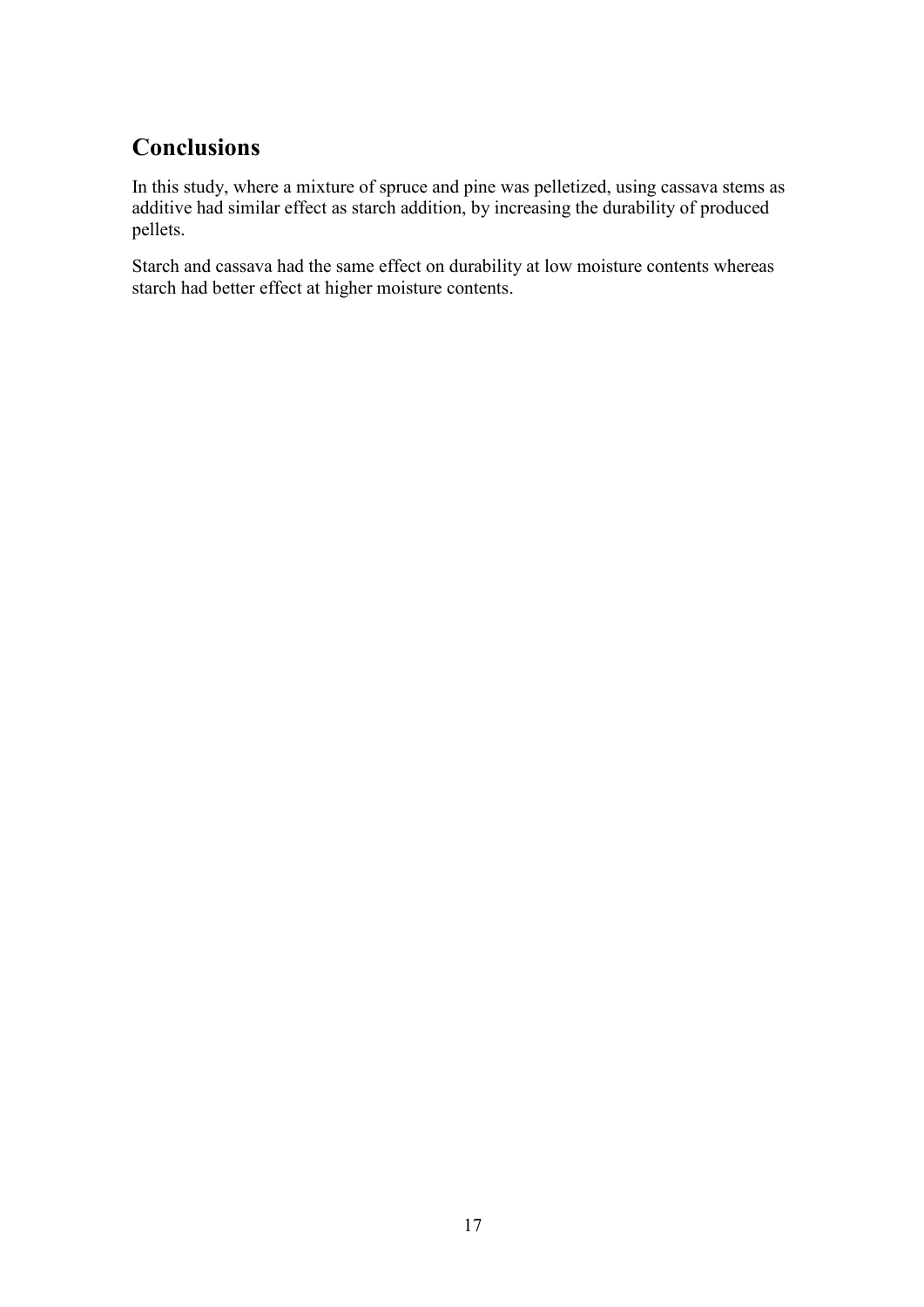# **Acknowledgements**

First of all I would like to thank Sylvia Larsson and Robert Samuelsson, my supervisors, for encouragement, support and proofreading.

I would also like to thank Gunnar Kalén for the great help and tutoring with both the pelletizing experiments and analysis of the pellets.

Sundsvall, 2014-02-14.

Oscar Lockneus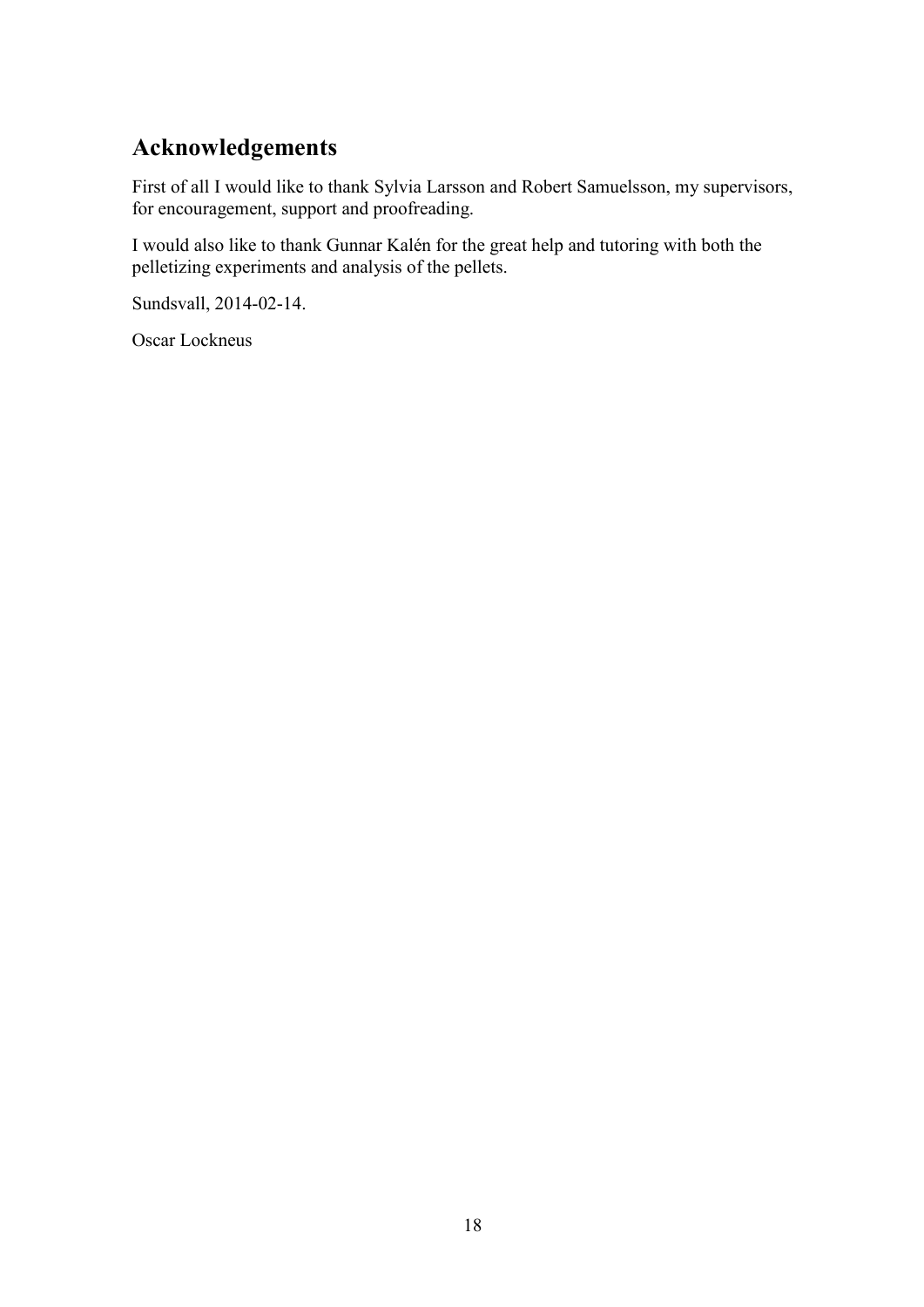#### **References**

<span id="page-19-10"></span>Baumann, M. G. & Conner, A. H. 1994. Carbohydrate polymers as adhesives. *Handbook of Adhesive Technology, ed. A. Pizzi and K. Mittal, Marcel Dekker Inc., New York***,** 299-313.

<span id="page-19-12"></span>Brown, W. H. & Poon, T. 2011. *Introduction to organic chemistry,* Hoboken, NJ, Wiley.

- <span id="page-19-17"></span>EN 14774-1:2009. Solid biofuels - Determination of moisture content - Oven dry method - Part 1: Total moisture - Reference method.
- <span id="page-19-0"></span>EN 14961-1:2010. Solid biofuels - Fuel specifications and classes - Part 1: General requirements.

<span id="page-19-18"></span>EN 15103:2010. Solid biofuels - Determination of bulk density.

- <span id="page-19-19"></span>EN 15210-1:2010. Solid biofuels - Determination of mechanical durability of pellets and briquettes - Part 1: Pellets.
- <span id="page-19-21"></span>Eriksson, L. 2008. *Design of Experiments: Principles and Applications*, Umetrics Academy.
- <span id="page-19-13"></span>FAO. 2012. *FAOSTAT* [Online]. Available: http://faostat3.fao.org/ [Accessed 8 January 2014].
- <span id="page-19-8"></span>Finney, K. N., Sharifi, V. N. & Swithenbank, J. 2009. Fuel Pelletization with a Binder: Part I — Identification of a Suitable Binder for Spent Mushroom Compost−Coal Tailing Pellets. *Energy & Fuels,* 23**,** 3195-3202.
- <span id="page-19-1"></span>Gil, M. V., Oulego, P., Casal, M. D., Pevida, C., Pis, J. J. & Rubiera, F. 2010. Mechanical durability and combustion characteristics of pellets from biomass blends. *Bioresource Technology,* 101**,** 8859-8867.
- <span id="page-19-15"></span>Han, M., Kim, Y., Kim, Y., Chung, B. & Choi, G. W. 2011. Bioethanol production from optimized pretreatment of cassava stem. *Korean Journal of Chemical Engineering,* 28**,** 119-125.
- <span id="page-19-22"></span>Högqvist, O., Larsson, S. H., Samuelsson, R. & Lestander, T. A. 2012. Fuel pellets from lodge pole pine first thinnings. *World Bioenergy 2012.* Jönköping, Sweden.
- <span id="page-19-11"></span>Jobling, S. 2004. Improving starch for food and industrial applications. *Current Opinion in Plant Biology,* 7**,** 210-218.
- <span id="page-19-3"></span>Kaliyan, N. & Morey, V. R. 2005. Densification of Corn Stover. *2005 ASAE Annual International Meeting.* St. Joseph, MI: ASABE.
- <span id="page-19-7"></span>Kaliyan, N. & Vance Morey, R. 2009. Factors affecting strength and durability of densified biomass products. *Biomass and Bioenergy,* 33**,** 337-359.
- <span id="page-19-5"></span>Kuokkanen, M. J., Vilppo, T., Kuokkanen, T., Stoor, T. & Niinimäki, J. 2011. Additives in wood pellet production–a pilot-scale study of binding agent usage. *BioResources,* 6**,** 4331-4355.
- <span id="page-19-20"></span>Larsson, S. H., Thyrel, M., Geladi, P. & Lestander, T. A. 2008. High quality biofuel pellet production from pre-compacted low density raw materials. *Bioresource Technology,* 99**,** 7176-7182.
- <span id="page-19-2"></span>McMullan, J., Fasina, J., Wood, W., Feng, X. & Mills, G. Physical characteristics of pellets from poultry litter. 2004 ASAE/CSAE Annual International Meeting, 1-4 August 2004 Ottawa, Ontario.
- <span id="page-19-6"></span>Nielsen, N. P. K. 2009. *Importance of Raw Material Properties in Wood Pellet Production: Effects of Differences in Wood Properties for the Energy Requirements of Pelletizing and the Pellet Quality*, University of Copenhagen, Faculty of Life Sciences, Forest & Landscape Denmark.
- <span id="page-19-16"></span>Nuwamanya, E., Chiwona-Karltun, L., Kawuki, R. & Baguma, Y. 2012. Bio-Ethanol Production from Non-Food Parts of Cassava (Manihot esculenta Crantz). *AMBIO,* 41**,** 262-270.
- <span id="page-19-14"></span>Pelaez, H. C., Alfaro, J. R. & Montoya, J. Z. 2013. Simultaneous Saccharification and Fermentation of Cassava Stems. *Dyna-Colombia,* 80**,** 97-104.
- <span id="page-19-9"></span>Pichler, W., Greinöcker, C. & Golser, M. Pellet Quality Optimisation – Systematic Analysis of Influencing Factors Along the Production-process and Microwave and H2O2 activation of the Raw Material. . 2nd World Conference on Pellets, 30 May – 1 June 2006 Jönköping, Sweden. 203-207.
- <span id="page-19-4"></span>Samuelsson, R., Larsson, S. H., Thyrel, M. & Lestander, T. A. 2012. Moisture content and storage time influence the binding mechanisms in biofuel wood pellets. *Applied Energy,* 99**,** 109- 115.